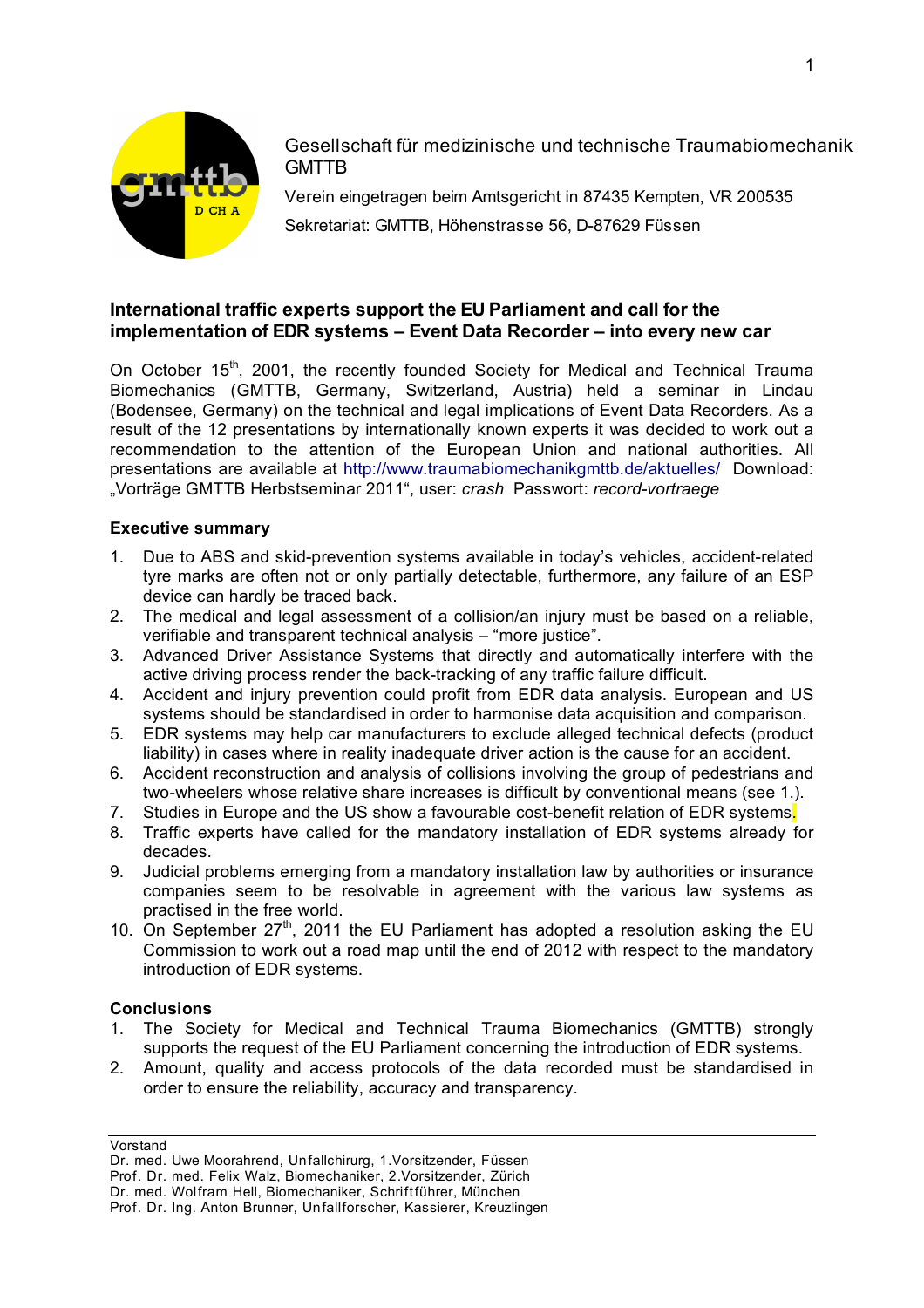# **Preamble**

Since the introduction of mechanical driver assistance devices more than 40 years ago, the number of electronic devices assisting the driver of a passenger car has increased considerably. Advanced Driver Assistance Systems, or ADAS help drivers in the driving process in that they facilitate relaxed driving conditions and support adequate driver reactions in difficult traffic situations, in particular, as traffic density and associated driver stress increase. The systems should therefore improve overall road safety. On the other hand these systems render accident reconstruction and analysis more difficult; e.g., skid marks are often hardly detectable when ABS systems are involved, likewise a possible failure of an ESP device may be detected with considerable difficulty only. Therefore, Event Data Recorders with the capability to document the technical state of the relevant vehicle functions and driver related activities briefly before, during and after an accident become more and more inevitable. Since such devices document the event data objectively, it should be in the common interest of all involved parties, e.g. legislation, car manufacturers, traffic participants, political interest groups, that such data is acquired, stored, secured, and where necessary disclosed..

## **Motivation**

With modern cars, a decreasing amount of accident-related traces and clues such as skid marks are available for the reconstruction of the accident. In considerable number of collisions, especially where multiple collisions are concerned, a reliable reconstruction is not possible. After the event, the contribution of ADAS to the mitigation of the crash severity is hard to estimate today.

Yet, the medical and legal assessment of a collision and its associated injuries can only be based on a solid and verifiable technical analysis. The software tools available for accident reconstruction are helpful but not always undisputed; moreover, they require reliable input data on the basis of accident documentation.

Drivers and passengers of cars benefit from increasing passenger safety measures. Accordingly, the lack of accident information is of consequence in particular in collisions involving weaker, less protected traffic participants such as pedestrians and two-wheelers, whose relative share in the statistics of accident victims is increasing. Given the general goal of protecting human life and health, the cost or technical implementation difficulties of crash recording devices can not be traded against the benefits of better accident analysis and thereby also of an improvement of long term preventive measures. Synergies are furthermore seen with the eCall function available as optional or even standard equipment in the near future since the triggering of this function requires the input of an Event Data Recorder.

Further reasons calling for the introduction of EDR are

- 1. The unreliabilty of witness statements, therefore a need to improve legal certainty
- 2. The right of accident victims to "more justice"
- 3. Acceleration of court and insurance case management
- 4. Issues related to product liability
- **5.** Fraud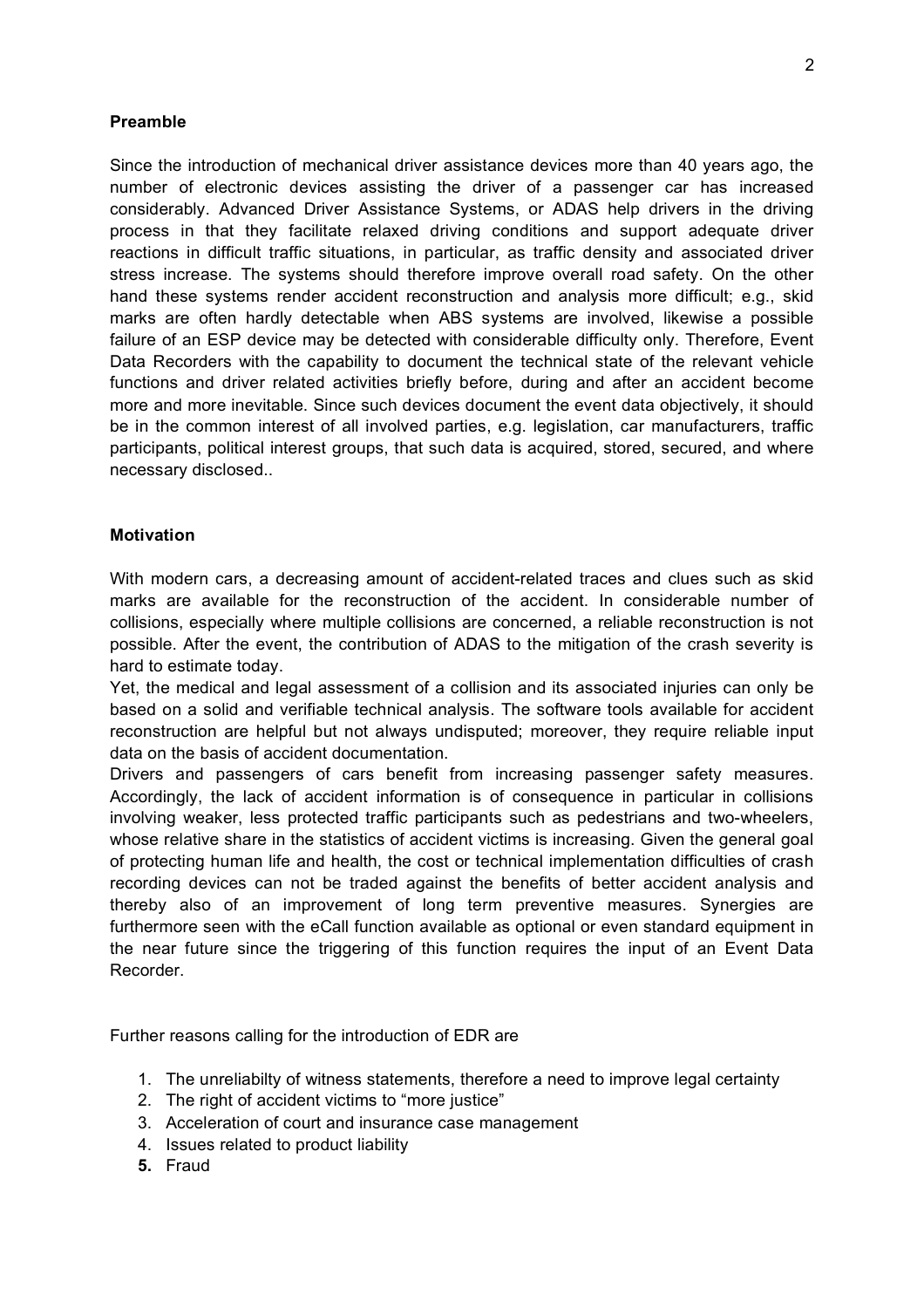#### **Experience up to date**

A cost-benefit assessment published by an EU report<sup>1</sup> summarises as follows (p 144): "As can be seen, benefits are estimated to outweigh costs by a factor 7".

In the USA, EDR systems are already widely common (e.g., integrated in the air bag module) and storage details (choice of parameters and digitization) are in the process of being standardised. As of today, 60 million cars are already equipped, and a vast majority of the new cars will be delivered with an EDR system (estimation of the NHTSA). Data can be read out relatively easily due to the standardisation<sup>2</sup>. Starting in 2015, EDR systems will be required in all new cars in the US. Air bag modules in many European cars store relevant event data; amount and quality, however, are different.

Since 1992 about 160'000 Toyota cars have been equipped with EDR systems by the Folksam Insurance company in Sweden. Predominantly in the UK and in Germany there are about 100'000 cars of fleet owners, mainly with the UDS system (Unfall-Daten-Speicher). Volvo and Renault cars allow for the readout and analysis of the data for accident reconstruction in a transparent way. 81% of the 18-20 year old drivers and 53% of those 21- 25 years agreed voluntarily that the Axa Insurance Company would build in such devices in their cars in exchange for a premium reduction (about 30'000 as of September 2011). The results in terms of accident reconstruction potential and influence on the driving behaviour are favourable in this subset, in particular in the studies mentioned above concerning accident data of car fleets. Although positive effects are expected in general, a literature survey has shown no clear evidence so far in case of young drivers.

The first VERONICA project of the EU (*Vehicle Event Recording based on Intelligent Crash Assessment)* was performed within the framework of a call of the EU Commission during the years 2004 to 2006 involving many partners. The follow-up project ended in 2009. Partially based on these studies and with reference to the  $4<sup>th</sup>$  European traffic safety programme<sup>3</sup> the political statement of the EU Commission as of July 2010 included a mandatory introduction of EDR systems. The results of the discussions are published in document<sup>4</sup>. A resolution of the EU Parliament concerning traffic safety on September  $27<sup>th</sup>$  2011 asked the EU Commission to work out a road map until the end of 2012 with respect to the mandatory introduction of EDR systems. Our Society for Medical and Technical Trauma Biomechanics (GMTTB) strongly supports this initiative.

For about 40 years, the German Meeting for Legislation on Traffic Safety has repeatedly requested EDR devices in automobiles, again in January 2011 (document AK 7). Hindrance and delay were due to questions of sovereignty (national countries, EU), cost, reliability, data protection and security. Moreover, there was political opposition.

 $1$  Cost-benefit assessment and prioritisation of vehicle safety technologies. Framework Contract. TREN/A1/56-2004, Lot 2: Economic assistance activities. FINAL REPORT. Ref: TREN-ECON2-002

<sup>&</sup>lt;sup>2</sup> Event Data Recorders: 49 CFR Part 563, Docket No NHTSA-2011-0106, RIN 2127-AK71

 $^3$  COMMUNICATION FROM THE COMMISSION TO THE EUROPEAN PARLIAMENT, THE COUNCIL, THE EUROPEAN ECONOMIC AND SOCIAL COMMITTEE AND THE COMMITTEE OF THE REGIONS, Towards a European road safety area: policy orientations on road safety 2011-2020, Brussels, 20.7.2010 COM(2010) 389 final

 $4$  http://ec.europa.eu/transport/road/consultations/2010\_03\_01\_tachographs\_en.htm